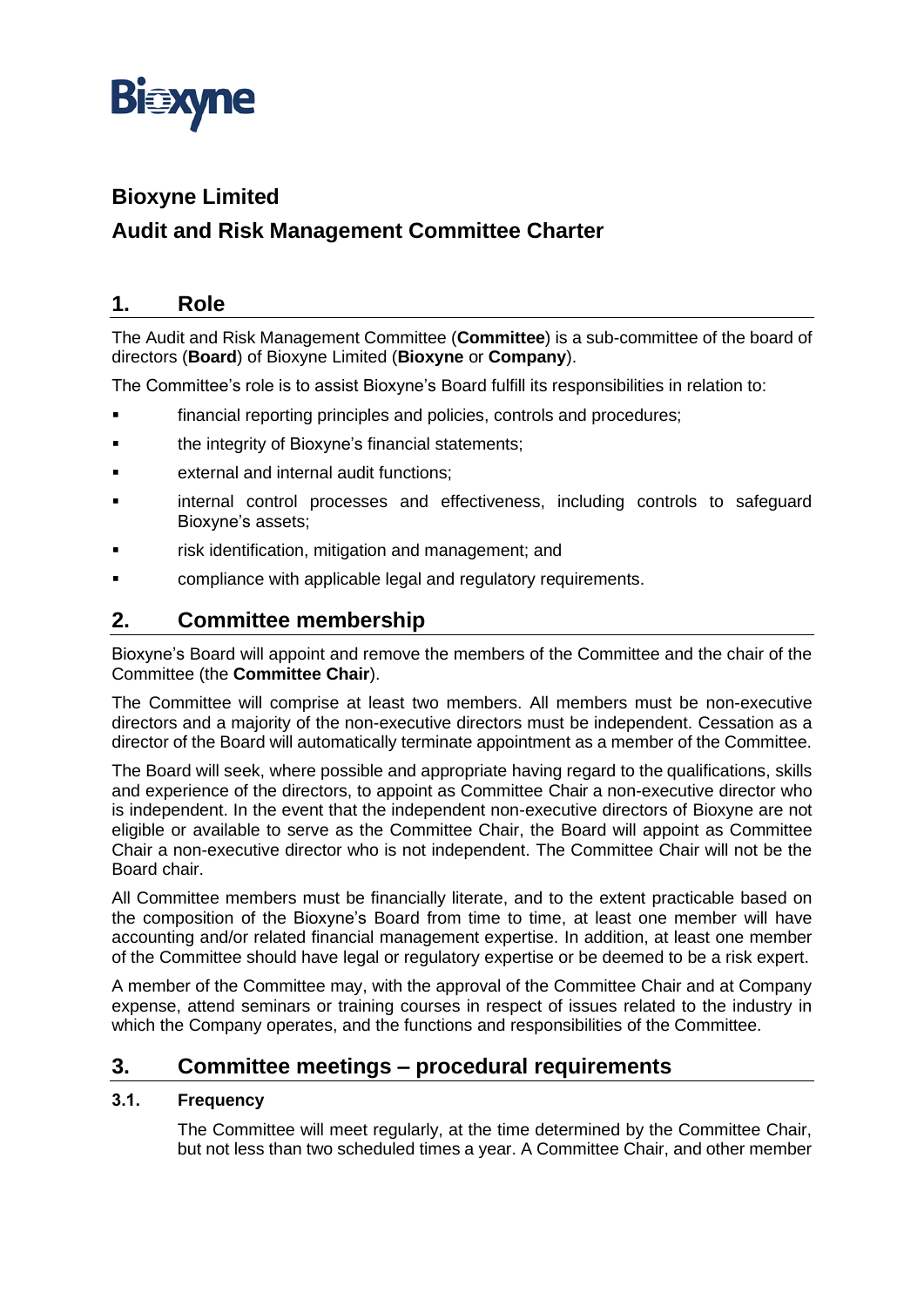

of the Committee or the external auditor may request that a meeting of the Committee be convened at any other time.

The number of times the Committee met during the past year and individual attendances of the members at those meetings will be included in Bioxyne's annual reports.

#### **3.2. Invitees**

- All Bioxyne directors have a standing invitation to attend Committee meetings. Members of management may be invited to attend any Committee meeting, as the Committee considers necessary.
- Any member of the Committee may, with the Committee Chair's prior approval, invite any non-member to attend and participate in a meeting of the Committee. Any such invitee will not have any vote.
- The Chief Executive Officer, Chief Operating Officer and Chief Financial Officer (as applicable) will be routinely invited to attend Committee meetings, unless the Committee Chair decides otherwise.
- The partner in charge of the external audit will be invited to relevant parts of meetings as deemed necessary by the Committee Chair.
- Other senior executives may be invited to attend relevant parts of meetings.
- The Committee Chair will, at least once per year, call a meeting with the external auditor independent of management.

#### **3.3. Quorum**

A quorum may be formed by two Committee members, unless otherwise stipulated by the Board, although all members are expected to attend (either in person or by conference call or similar means) and participate.

#### **3.4. Method and materials**

- Committee papers and minutes of Committee meetings will be prepared as soon as practicable following a meeting and will be distributed to the members of the Committee for approval and to all other Board members. A report on matters addressed by the Committee will be provided at the next Board meeting.
- If the Committee Chair is absent from a meeting and no acting Committee Chair has been appointed, the members present may choose one of them to act as Committee Chair for that meeting.
- **•** Committee meetings may be held or participated in by conference audio or video call or similar means, and decisions may also be made in writing by circular or written resolution.
- Bioxyne's Company Secretary will attend all Committee meetings and provide any assistance required by the Committee Chair in relation to preparation of the agenda, minutes or papers for the Committee.

#### **3.5. Voting**

- Each Committee member will have one vote.
- The Committee Chair will not have a casting vote. If there is a tied vote, the motion will lapse.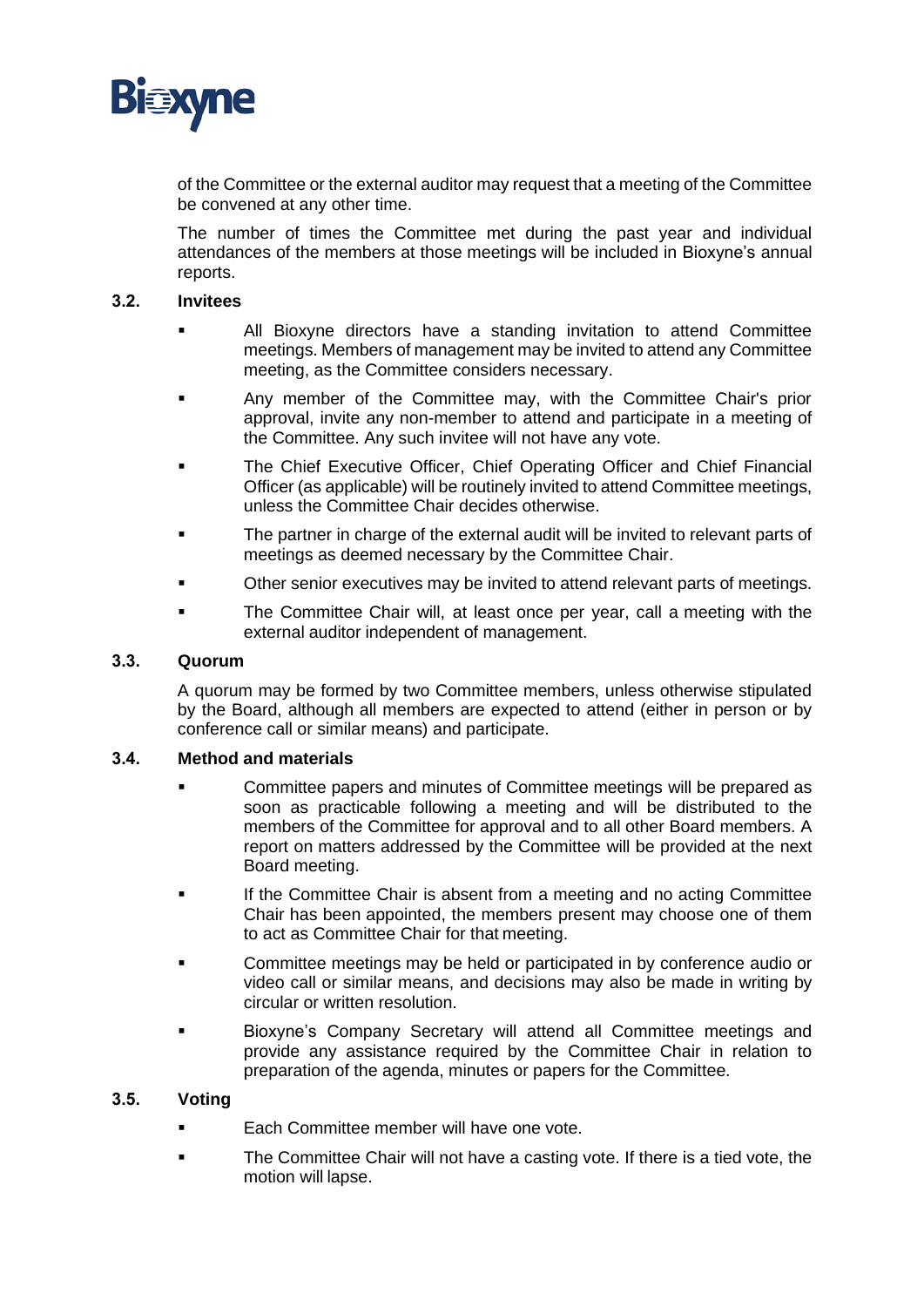

The Committee may ask any person to withdraw from any part of any meeting where there is a potential conflict of interest.

#### **3.6. Other**

Following each Committee meeting, the Committee Chair will report to the Board on any matter that should be brought to the Board's attention, and on any Committee recommendation that requires Board approval or action. All recommendations on Board decisions are subject to Board approval.

### **4. Duties and responsibilities**

The Committee's primary responsibility is to report to the Board and provide appropriate advice and recommendations on matters relevant to this Charter, in order to facilitate Board decision-making.

#### **4.1. Financial reporting and the integrity of the financial statements**

In order to fulfil its responsibilities to the Board, the Committee will:

- **•** monitor Bioxyne's financial and liquidity position, review whether BIOXYNE has sufficient financial resources to achieve its strategic plan, and monitor and confirm that it is able to meet its debts and other obligations when they are due;
- review, with management and Bioxyne's external auditor, Bioxyne's financial statements intended for external publication, and make Board recommendations about approvals required, including prior to approval of the financial statements for a financial period, receiving from the Chief Executive Officer and the Chief Financial Officer a declaration that, in their opinion, the financial records of Bioxyne have been properly maintained, that the financial statements comply with the appropriate accounting standards and provide a true and fair view of Bioxyne's financial position and performance, and that the opinion has been formed on the basis of a sound system of risk management and internal control which is operating effectively;
- review all representation letters signed by management in connection with Bioxyne's financial statements to ensure that all relevant matters are addressed;
- review and report to the Board on the results of the half-year review and the full year audit and any other matters required to be communicated to the Committee by the external auditor under generally accepted accounting standards;
- review and report to the Board on the adequacy of the processes used to prepare the financial statements, including the appropriateness of the accounting judgments or choices exercised by management; and
- review Bioxyne's accounting policies and financial reporting practices to ensure their suitability and compliance with generally accepted accounting practice and applicable accounting standards. The Committee will assess the impact of changes in accounting standards and review recommendations for adoption of any changes in the financial accounts.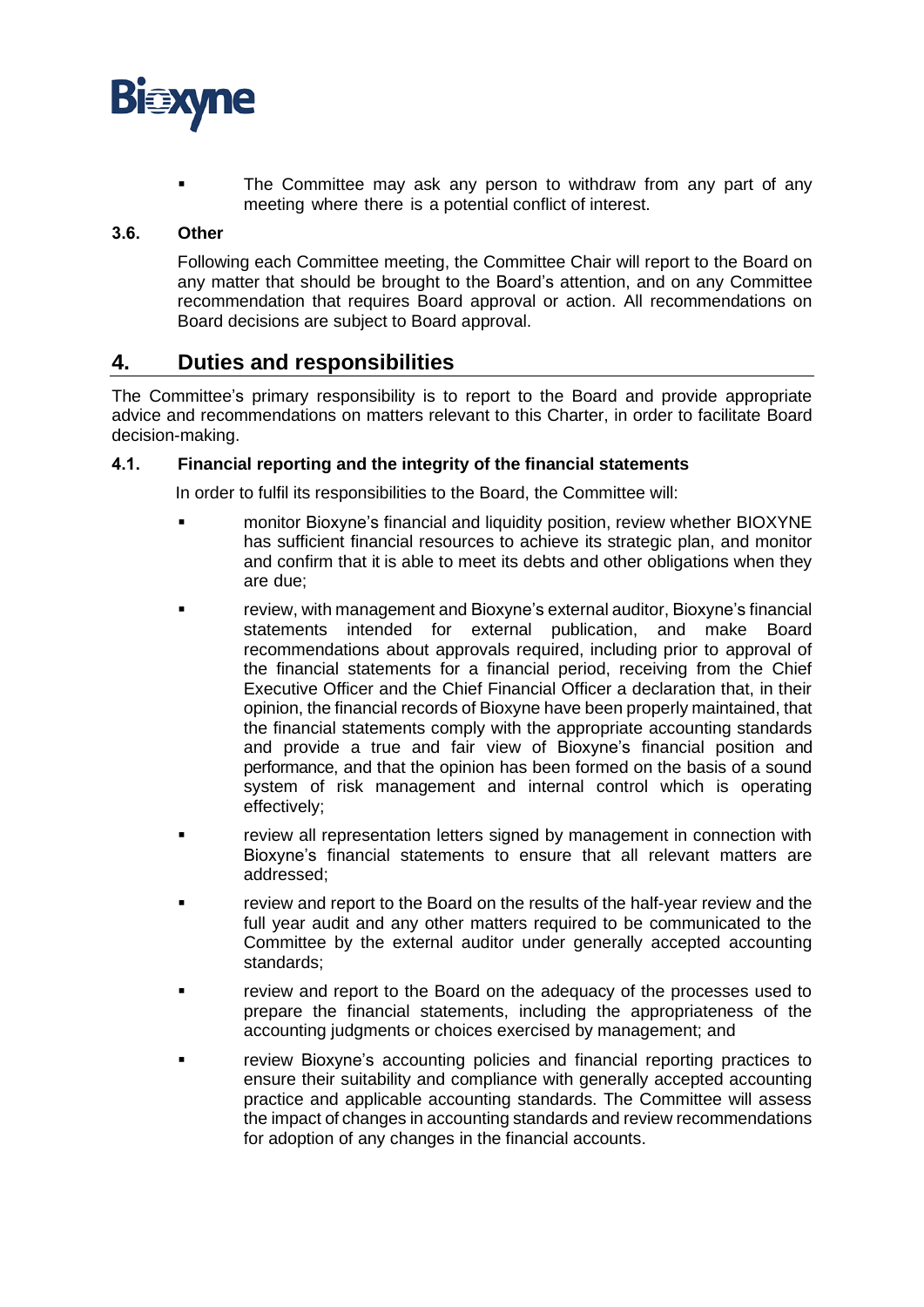

Where Bioxyne is required to provide a periodic report to the market that has not been audited or reviewed by an external auditor, the Committee must first review the draft report and once it is comfortable, present it to the Board for sign-off prior to its release to market.

The Committee Chair or, if the Committee Chair is not available, a Committee member should attend Bioxyne's annual general meeting (**AGM**) and be available to answer any questions from shareholders about the Committee's activities or the conduct of the audit and financial reporting. Bioxyne's external auditor is invited to each AGM.

#### **4.2. External audit functions**

In order to fulfil its responsibilities to the Board, the Committee will:

- make recommendations to the Board on the appointment, reappointment or replacement (subject to shareholder approval) of the external auditor. The Committee will monitor and report to the board on the effectiveness, performance and independence of the external auditor;
- review, approve and report to the Board on the fees for and terms of the external auditor's engagement, and on the scope and adequacy of the audit plan of the external auditors;
- **•** review and report to the Board on the provision of any non-audit services by the external auditors and whether it might compromise the independence of the external auditor, and the rotation of the audit engagement partner;
- review with the external auditor any audit problems or difficulties the auditor encounters in the normal course of audit work including any restriction on audit scope or access to information; and
- discuss with the external auditor the quality of accounting policies applied in Bioxyne's financial reporting.

#### **4.3. Internal audit functions**

As at the date of this Charter, Bioxyne does not have an internal audit function, and relies on the processes set out in section [4.4](#page-4-0) to maintain internal controls and compliance.

The following provisions will apply at any time that Bioxyne employs an internal audit function. In order to fulfil its responsibilities to the Board, the Committee will:

- where an internal auditor has been appointed, ensure that they have a direct line of communication to the Committee Chair and sufficient independence to fulfil the role;
- **•** review, with management and the internal auditor, the scope and activity of the internal audit function;
- meet with the internal auditor and management to review internal audit reports and monitor management responses;
- meet separately with the internal auditor, at least once a year, to discuss any matters that the Committee or internal auditor believes should be discussed privately;
- review the effectiveness of the internal audit activity; and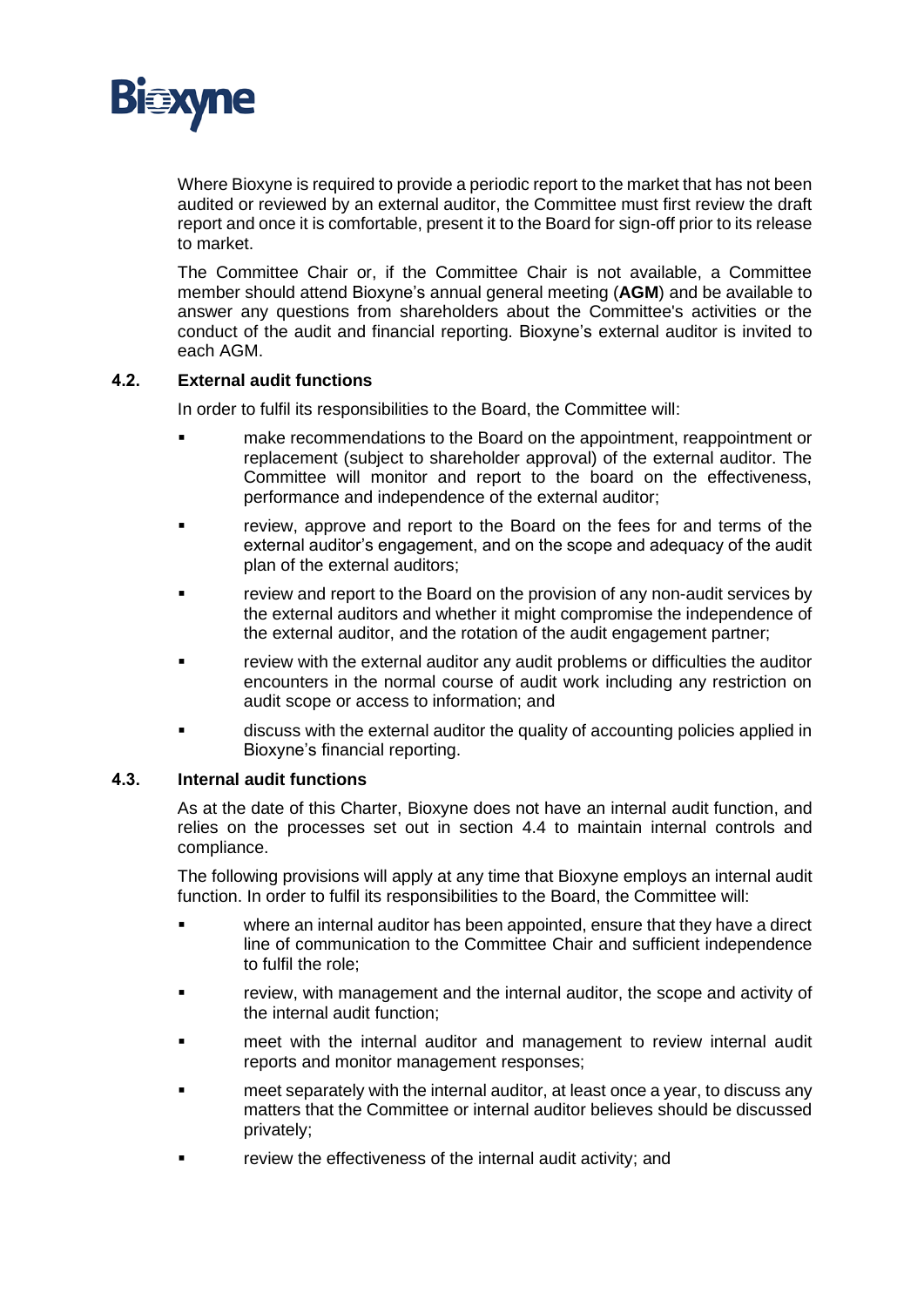

ensure there are no unjustified restrictions or limitations, and consider and approve the appointment, replacement or dismissal of the internal auditor by management.

#### <span id="page-4-0"></span>**4.4. Internal controls and compliance**

The Committee will review and report to the Board on the overall adequacy and effectiveness of:

- internal control systems, including accounting and financial controls, and compliance with those controls;
- controls and processes to safeguard Bioxyne's assets;
- compliance with applicable laws and regulations, including taxation compliance;
- ethical compliance, including Bioxyne's Code of Conduct, Anti-Bribery and Corruption Policy and Whistleblower Policy; and
- Bioxyne's insurance coverage, having regard to the Company's business and the associated insurable risks.

The Committee will review and report to the Board on:

- any material threatened or actual claims or issues of which the Committee is aware in relation to taxation and legal matters;
- any recommendations in relation to changes that should be made to the Company's risk management framework or to the risk appetite set by the Board; and
- any material incident of which the Committee is aware implicating noncompliance with internal controls, incidents of fraud or a break-down in the Company's risk controls, and report on the "lessons learned".

Following each Committee meeting, the minutes of the Committee meeting must be circulated to all members of the Board.

#### **4.5. Risk Management**

The Committee will:

- assess and review the overall adequacy and effectiveness of Bioxyne's risk management framework, and the methodology and processes for assessing, monitoring and managing financial and non-financial risks (including confirming that Bioxyne's risk management approach continues to be sound and effectively identifies new areas of potential risk);
- monitor management's performance against the Company's risk management framework, including whether it is operating within the risk appetite set by the Board;
- consider whether Bioxyne has any material exposure to environmental or social risks, and if it does, report to the Board on how it should be managing those risks;
- receive reports from management on new and emerging sources of risk and the risk controls and mitigation measures that management has put in place to deal with those risks;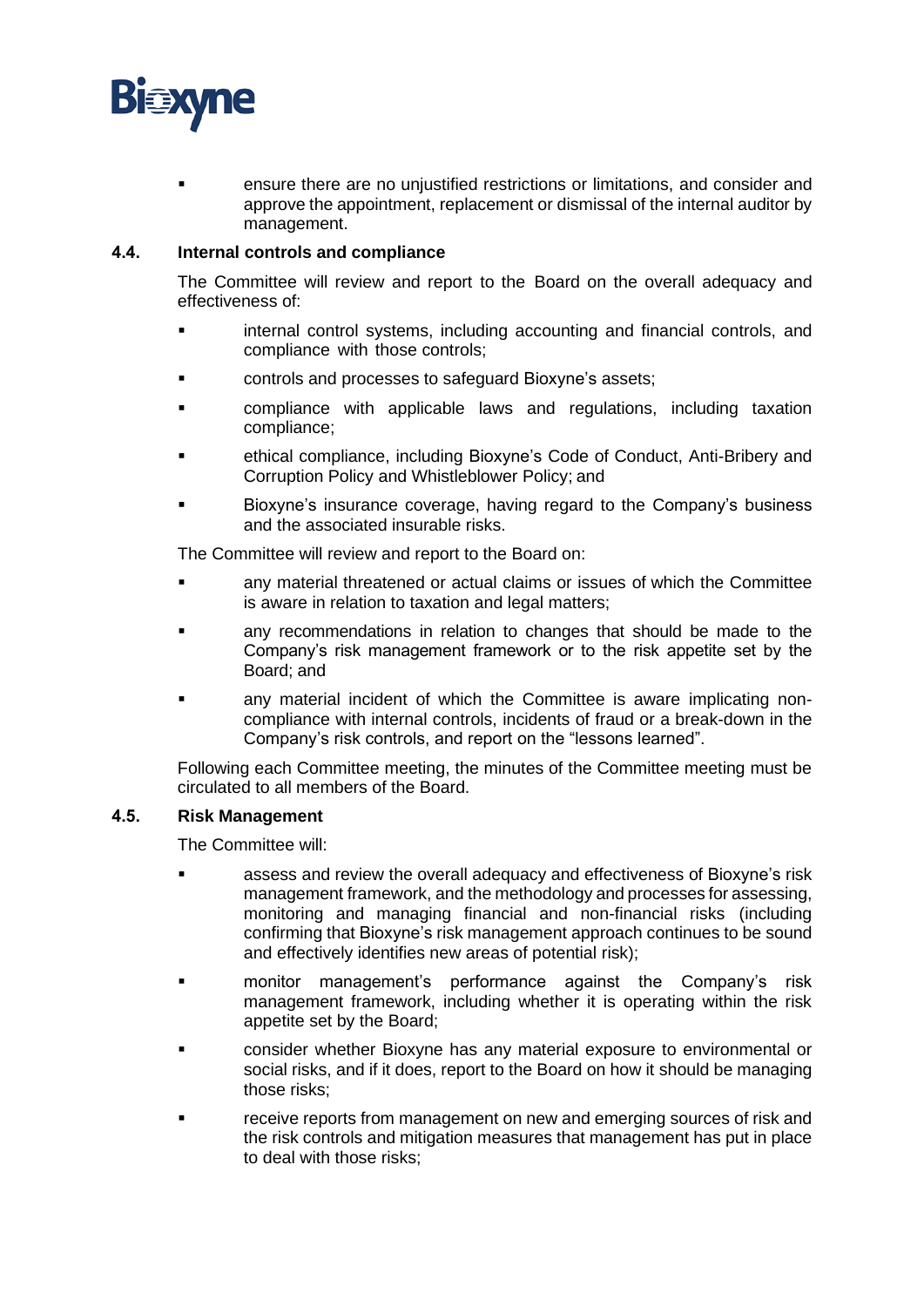

- assess and review whether adequate policies and procedures have been designed and implemented to manage identified risks, including a risk register that describes the material risks; and
- assess and review whether processes are in place to ensure that proper remedial action is undertaken to address areas for improvement.

The Committee will conduct the reviews set out above at least annually and report to the Board with the results. The Company will disclose in each reporting period whether the above reviews have taken place.

#### **4.6. Related party transactions**

The Committee will review and monitor related party transactions and investments involving Bioxyne and its directors and senior executives. Any material related party transactions must receive the prior approval of the Committee before they are entered into.

## **5. Authority**

The Committee has authority to seek any information it requires from any officer, employee or contractor of the Company, who are correspondingly instructed by the Board to respond to the Committee's enquiries.

The Committee will not take any actions or make decisions on behalf of the Board unless specifically mandated. However, the Committee has the delegated authority of the Board to fulfil the duties and responsibilities in this Charter, subject to the Committee keeping the Board informed of its activities, and subject to any legal or regulatory obligation on the Board, to:

- retain, terminate and consult with outside or other independent external advisers (including any external accounting, legal, tax or other professional advisers, consultants or specialists, as it may consider necessary or desirable to fulfil its objectives, acting reasonably) at Bioxyne's expense;
- discuss directly with management or the external auditors any issue within its remit and to request reports, explanations and information;
- access those internal resources as it may consider necessary or desirable to fulfil its objectives;
- delegate any of its responsibilities to the Committee Chair on any occasions the Committee considers appropriate;
- investigate any activity within the Committee's responsibilities under the terms of this Charter;
- communicate with any Bioxyne employee to seek any information required for the Committee to carry out its role; and
- deal with matters requiring a decision by way of written resolution. A written resolution will be deemed to have been passed once a majority of members eligible to vote have signed it and will be effective the date the last member constituting the majority signs. That written resolution is as valid and effective as if it had been passed at a meeting of the Committee duly convened and held.